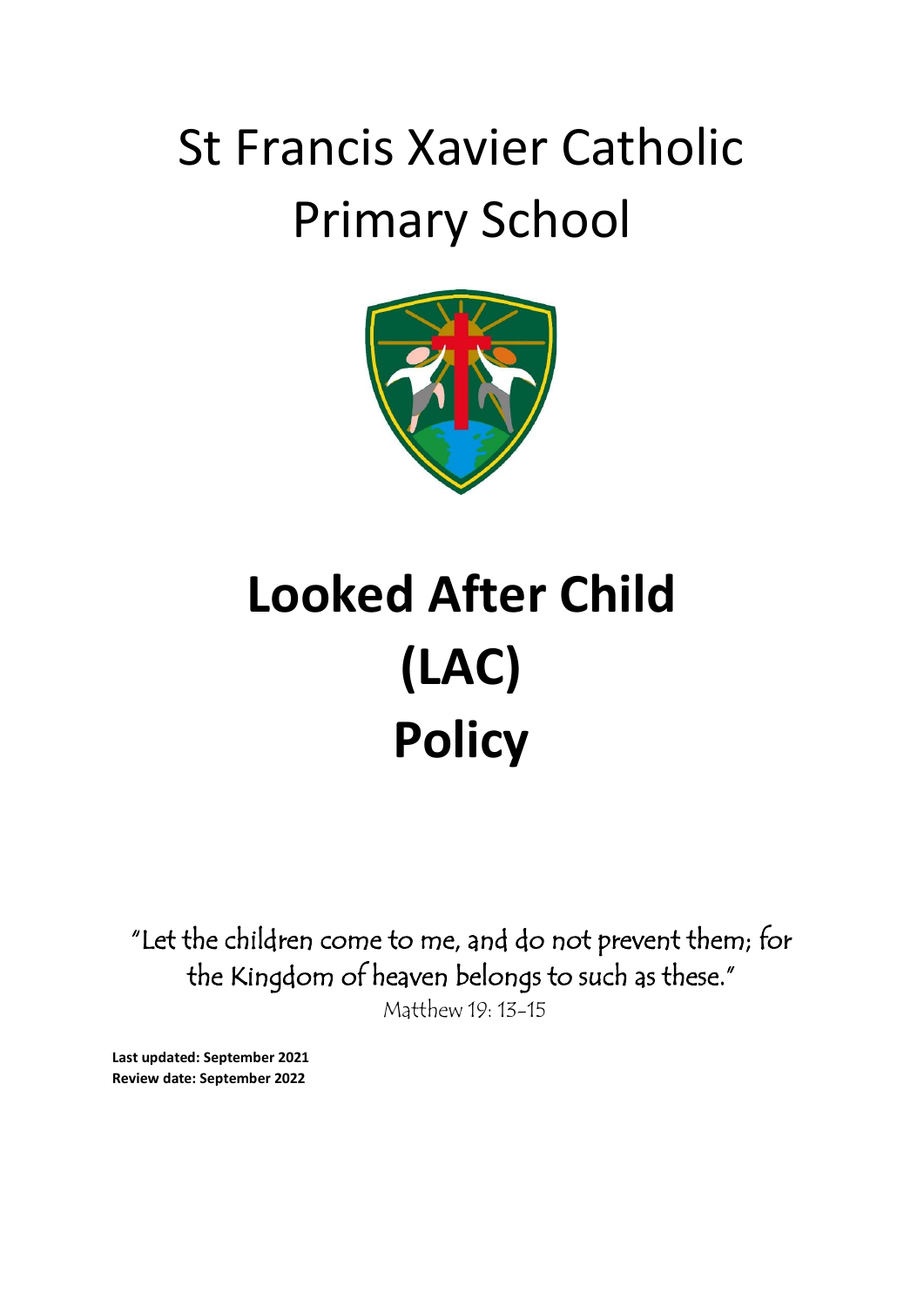Designated Teachers: Alicia Bullock Designated Governor: Carol Ann Cullen

#### **Looked After Children and Previously Looked After Children**

The most common reason for children becoming looked after is as a result of abuse and/or neglect. Governing bodies and proprietors should ensure that staff have the skills, knowledge and understanding to keep looked after children safe.

In particular, they should ensure that appropriate staff have the information they need in relation to a child's looked after legal status (whether they are looked after under voluntary arrangements with consent of parents, or on an interim or full care order) and the child's contact arrangements with birth parents or those with parental responsibility. They should also have information about the child's care arrangements and the levels of authority delegated to the carer by the authority looking after him/her. The designated safeguarding lead should have details of the child's social worker and the name of the virtual school head in the authority that looks after the child..

A previously looked after child potentially remains vulnerable and all staff should have the skills, knowledge and understanding to keep previously looked after children safe. When dealing with looked after children and previously looked after children, it is important that all agencies work together and prompt action is taken when necessary to safeguard these children, who are a particularly vulnerable group.

At St Francis Xavier Catholic Primary School, we believe that in partnership with Sandwell as Corporate Parents we have a special duty to safeguard and promote the education of Looked After Children.

### **Who are Looked After Children?**

Under the Children Act 1989, a child is looked after by a local authority if he or she is in their care or provided with accommodation for more than 24 hours by the authority. They fall into four main groups: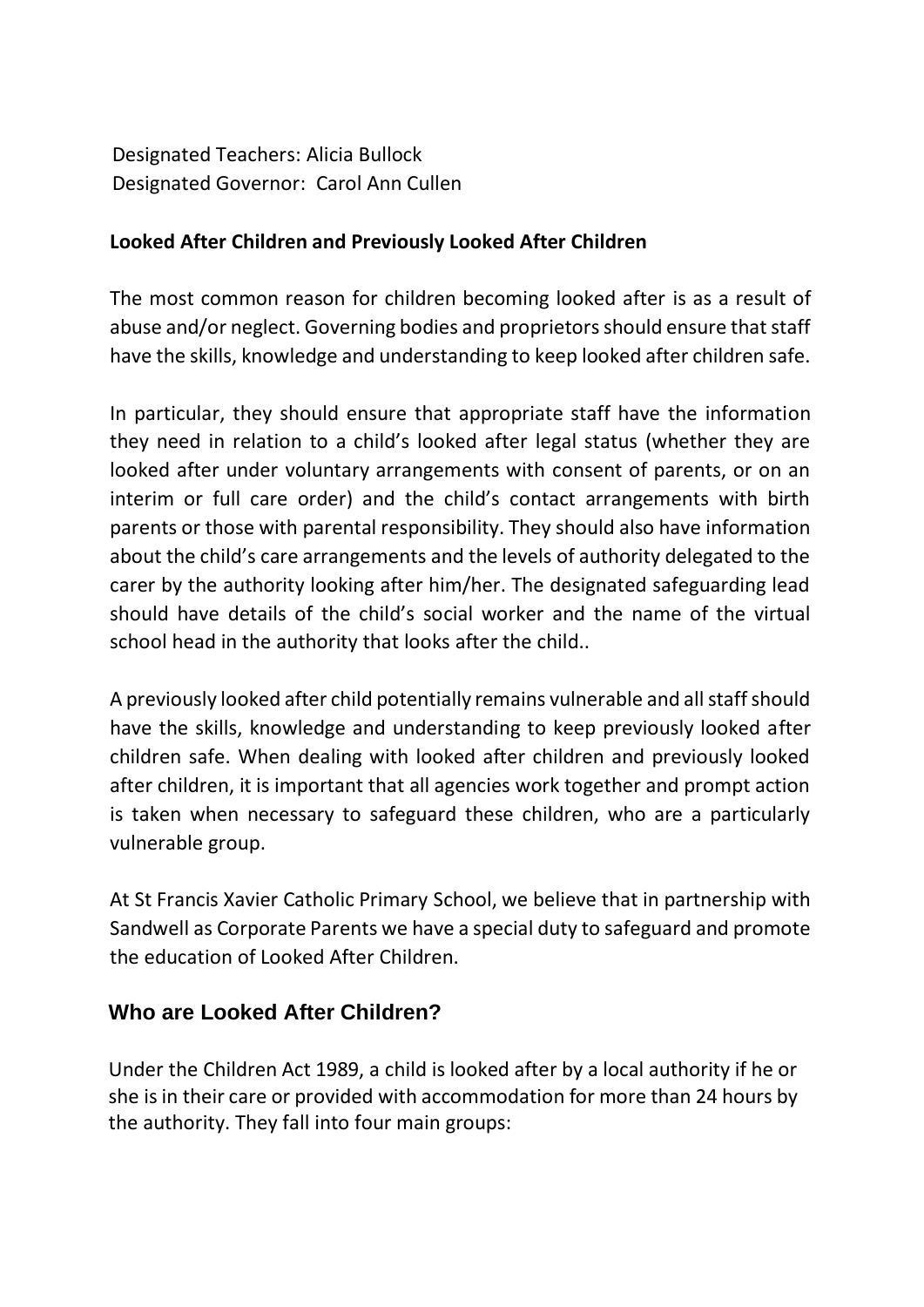- children who are accommodated under a voluntary agreement with their parents (section 20)
- children who are the subjects of a care order (section 31) or interim care order (section 38)
- children who are the subjects of emergency orders for their protection (sections 44 and 46)
- children who are compulsorily accommodated this includes children remanded to the local authority or subject to a criminal justice supervision order with a residence requirement (section 21).

The term 'in care' refers only to children who are subject to a care order by the courts under section 31 of the Children Act 1989 - they may live with foster carers, in a Children's home, in a residential school, with relatives or with parents under supervision. Children who are cared for on a voluntary basis are 'accommodated' by the local authority under section 20 of the Children Act – they may live in foster care, in a Children's home or in a residential school. All these groups are said to be 'Looked After Children' -LAC. They may be looked after by our local authority or may be in the care of another authority but living in ours.

LAC reviews, involving the school, will take place up until an adoption order has been granted. However, Pupil Premium Plus funding will continue for LAC until they are 16 years old.

#### *13.* AIMS

- 1. To provide a safe and secure environment, where education is valued and there is a belief in the abilities and potential of all children.
- 2. To support our looked after children and give them access to every opportunity to achieve to their potential, enjoy learning and take as full a part as possible in all school activities.
- 3. To ensure that school policies and procedures are followed for LAC as for all children.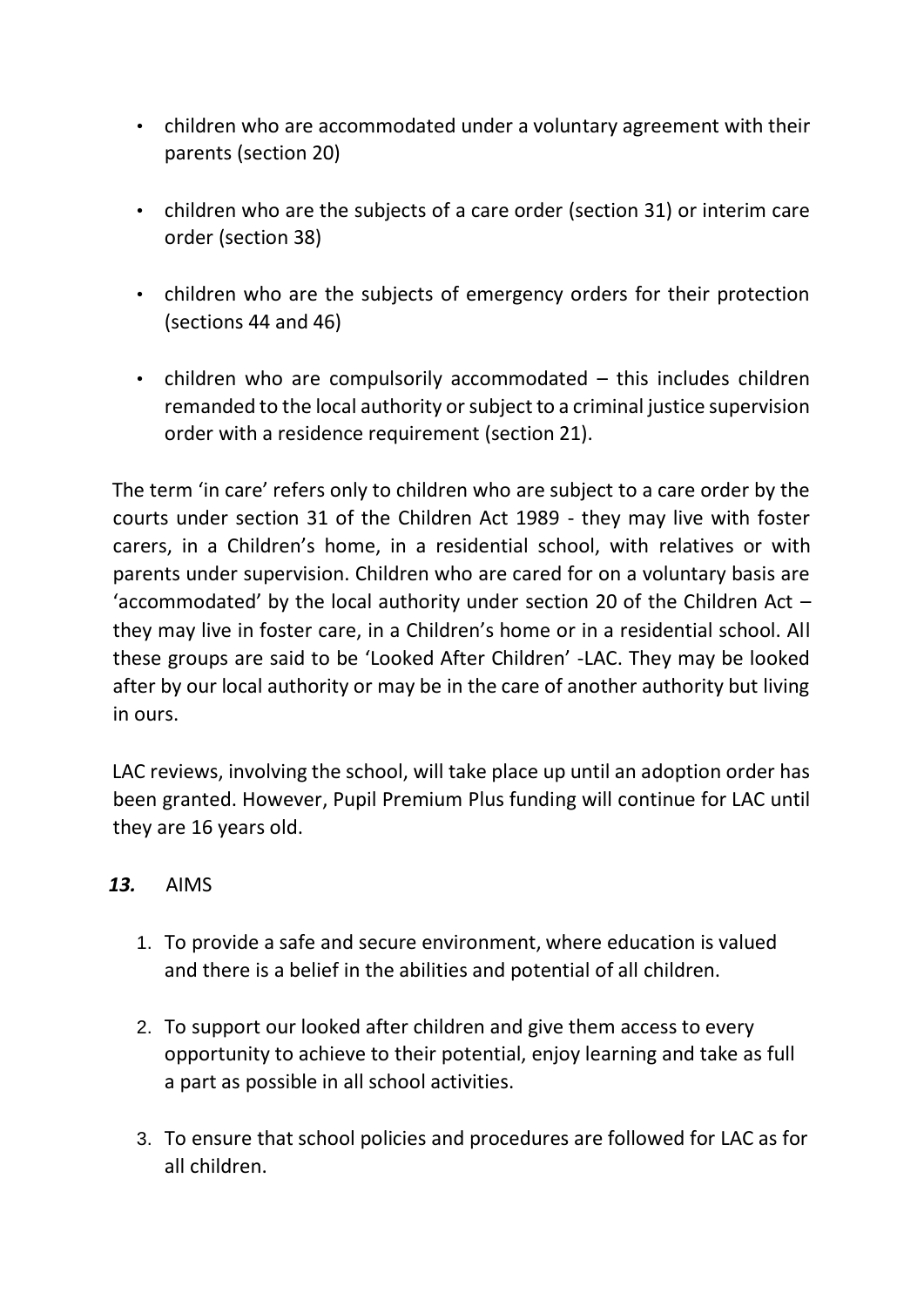- 4. To work with the Virtual School and ensure that carers and social workers of LAC pupils are kept fully informed of their child's progress and attainment.
- 5. To fulfil our schools' role as corporate parents to promote and support the education of our Looked After Children, by asking the question, **'Would this be good enough for my child?'**

Our school's approach to supporting the educational achievement of Looked After Children is based on the following principles:

- Prioritising education
- Promoting attendance
- Targeting support
- Having high expectations and raising aspiration
- Promoting inclusion
- Achieving stability and continuity
- Early intervention and priority action
- Listening to children
- Promoting health and well-being
- Minimising exclusions and promoting stability
- Working in partnership with carers, social workers and other professionals

### *14.* IN PURSUIT OF THIS POLICY WE WILL

- Nominate a Designated teacher for Looked After Children who will act as their advocate and co-ordinate support for them.
- Nominate a school governor to ensure that the needs of Looked After Children in the school are taken into account at a school management level and to support the Designated Teacher.
- Support the Designated teacher in carrying out their role by making time available and ensuring that they attend training on Looked After Children.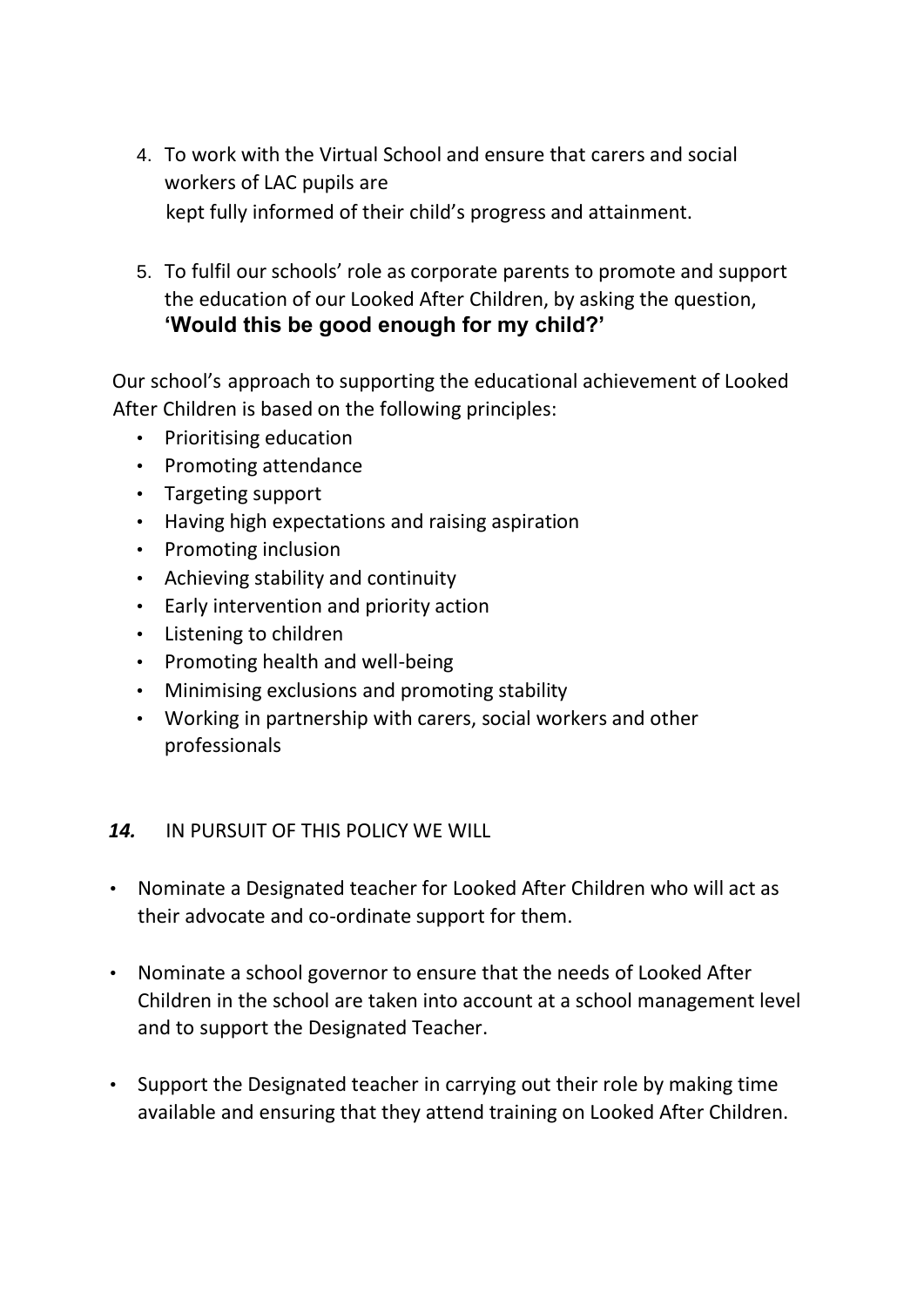# *15.* The role and responsibilities of the designated teacher for looked after children

#### **Designated teacher (DT)**

The role became statutory in September 2009 under the Children and Young Persons' Act 2008 (the 2008 Act).

The governing body of a maintained school and the proprietor of an academy must ensure that an appropriately qualified and experienced member of staff (hereafter referred to in this guidance as the 'designated teacher') undertakes the responsibilities within the school to promote the educational achievement of looked-after and previously looked-after children on the school's roll. They must also ensure that the designated teacher undertakes training that is appropriate to carrying out this duty.

Ideally, s/he should be a senior member of staff who has enough status and experience to advise and provide training to school staff on issues relating to LAC. They need to be able to influence decisions about the teaching and learning of these children.

# **Responsibilities in school:**

- knowing who all the LAC are in school and ensuring that availability of all relevant details from school record-keeping systems as required.
- Attending relevant training about LAC and acting as the key liaison professional for other agencies and carers in relation to LAC
- Promoting a culture of high expectations and aspirations for how LAC should learn.
- Helping school staff understand the issues that affect the learning of LAC such as differentiated teaching strategies appropriate for individual children and in making full use of AfL.
- Making sure that LAC are prioritised in one-to-one tuition arrangements and that carers understand the importance of supporting learning at home.
- Removing the barriers to learning for LAC.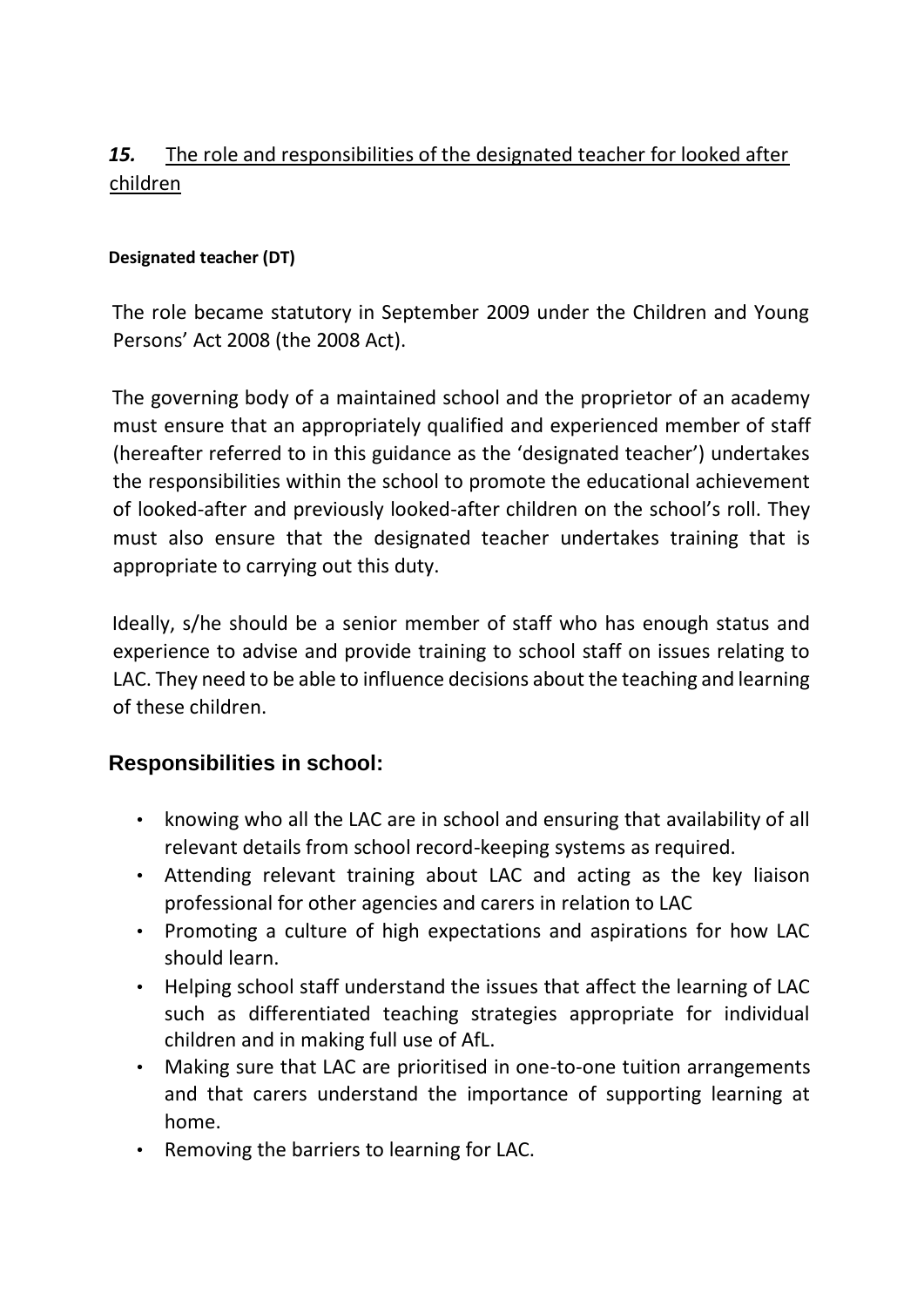- Ensuring any LAC new to the school are welcomed positively and assessed when they start at the school to identify strengths and weaknesses in their learning. This will be used to inform planning and teaching.
- Developing personalised learning packages for LAC in conjunction with the relevant teaching staff.
- Ensuring that the LAC in their school have a voice in setting learning targets for themselves.
- Championing for LAC.

•

- Leading on developing and implementing the PEP within the school. The social worker is responsible for initiating the PEP process completing the front page of the PEP form.
- Monitoring the child's progress against the targets on the PEP and extending these targets if they have been achieved.
- Ensuring the child makes a smooth transition to the new school and that the child's records are transferred without delay.
- Liaising with the Virtual School in all aspects of the LAC progress and support.
- Convening urgent multi-agency meetings if a LAC is experiencing difficulties or is at risk of exclusion.
- Arranging for a mentor or key worker to whom the young person can talk to. Arranging for the LAC to be supported by its peers.
- Producing **at least one** annual report**\*** to the governing body which should include: current progress, attendance and exclusions (if any), any concerns regarding behaviour, how the PEP has been implemented and whether the actions put in place are effective in addressing the learning needs of LAC, how the DesT works in partnership with the LA, training undertaken for carrying out the role effectively. The report must not mention the children's names for confidentiality reasons.
- Promoting good home-school links and the importance of education as a way of improving life chances for LAC.

For more information please see: **The role and responsibilities of the designated teacher for looked after children – Statutory guidance for school governing bodies.** 

[https://assets.publishing.service.gov.uk/government/uploads/system/uplo](https://assets.publishing.service.gov.uk/government/uploads/system/uploads/attachment_data/file/683561/The_designated_teacher_for_looked-after_and_previously_looked-after_children.pdf) [ads/attachment\\_data/file/683561/The\\_designated\\_teacher\\_for\\_looked](https://assets.publishing.service.gov.uk/government/uploads/system/uploads/attachment_data/file/683561/The_designated_teacher_for_looked-after_and_previously_looked-after_children.pdf)after and previously looked-after children.pdf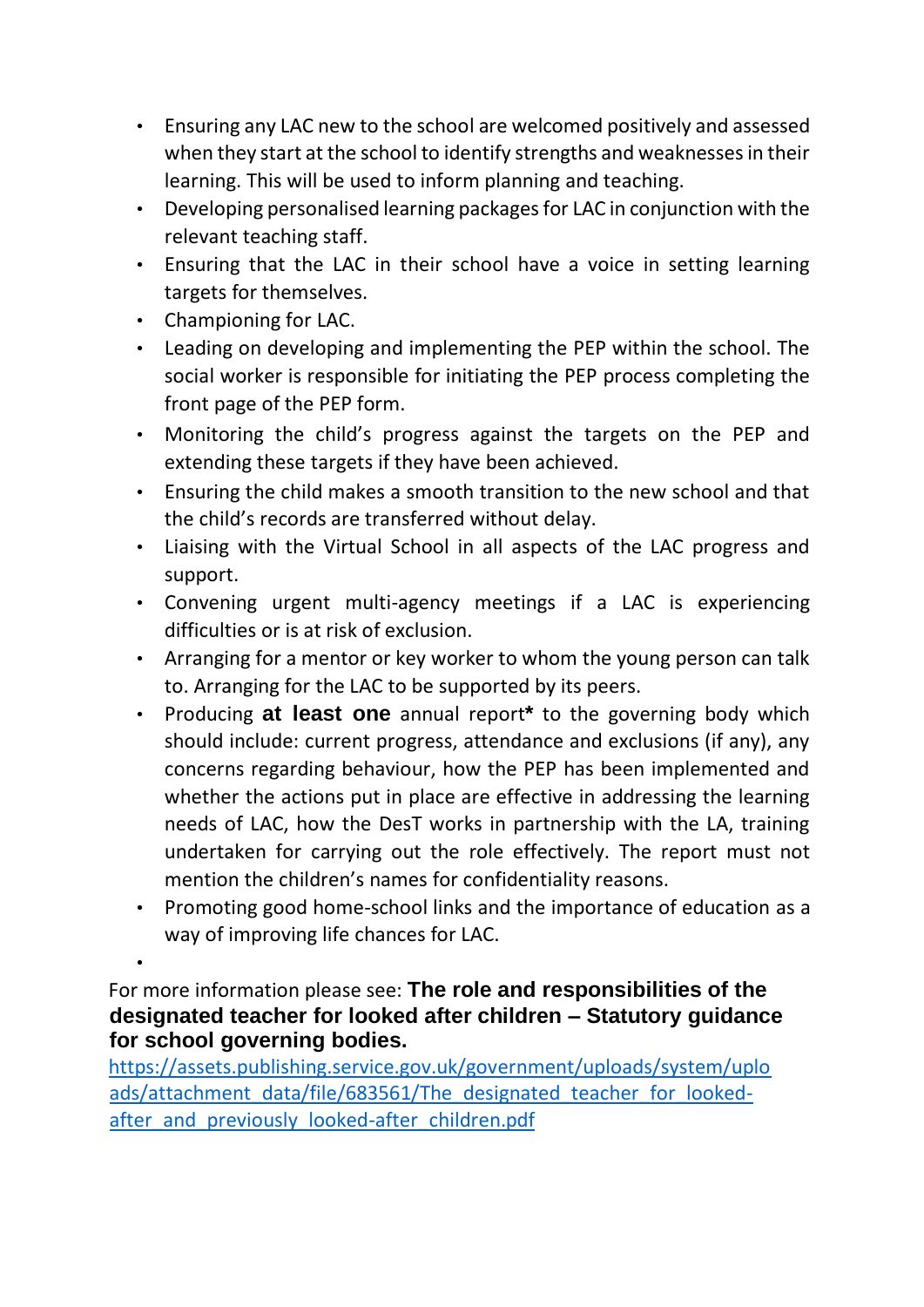## **Improving the Educational Attainment of Children in Care (Looked after Children)**

[https://assets.publishing.service.gov.uk/government/uploads/system/uplo](https://assets.publishing.service.gov.uk/government/uploads/system/uploads/attachment_data/file/190244/01047-2009.pdf) [ads/attachment\\_data/file/190244/01047-2009.pdf](https://assets.publishing.service.gov.uk/government/uploads/system/uploads/attachment_data/file/190244/01047-2009.pdf)

# **[I](http://publications.everychildmatters.gov.uk/eOrderingDownload/DCSF-00523-2009.pdf)mproving the attainment of looked after children in primary schools – Guidance for**

**Schools** 

[http://publications.teachernet.gov.uk/eOrderingDownload/0](http://publications.teachernet.gov.uk/eOrderingDownload/01047-2009.pdf) [1047-2009.pdf](http://publications.teachernet.gov.uk/eOrderingDownload/01047-2009.pdf)

# *16.* **The role and responsibility of the governing body**

- Support the local authority in its statutory duty to promote the educational achievement of looked after children.
- Ensure that the DT is given the appropriate level of support in order to fulfil their role.
- In partnership with the head teacher, ensure that, through their training and development, the DT has the opportunity to acquire and keep up-todate the necessary skills, knowledge and training to understand the respond to the specific teaching and learning needs of LAC.
- Governing bodies and the SLT should make sure that the DT role contributes to the deeper understanding of everyone in the school who is likely to be involved in supporting LAC to achieve.
- The governing body, in partnership with the head teacher, is responsible for monitoring how well the role is working. As part of this monitoring an annual report will be received from the DT.

This policy links with a number of other school policies and it is important that Governors have regard to the needs of Looked After Children when reviewing them:

- Oversubscription criteria
- The school code of conduct
- Behaviour Policy
- Anti-bullying Policy
- Home-school agreement
- Equal Opportunities Policy
- Equality Policy